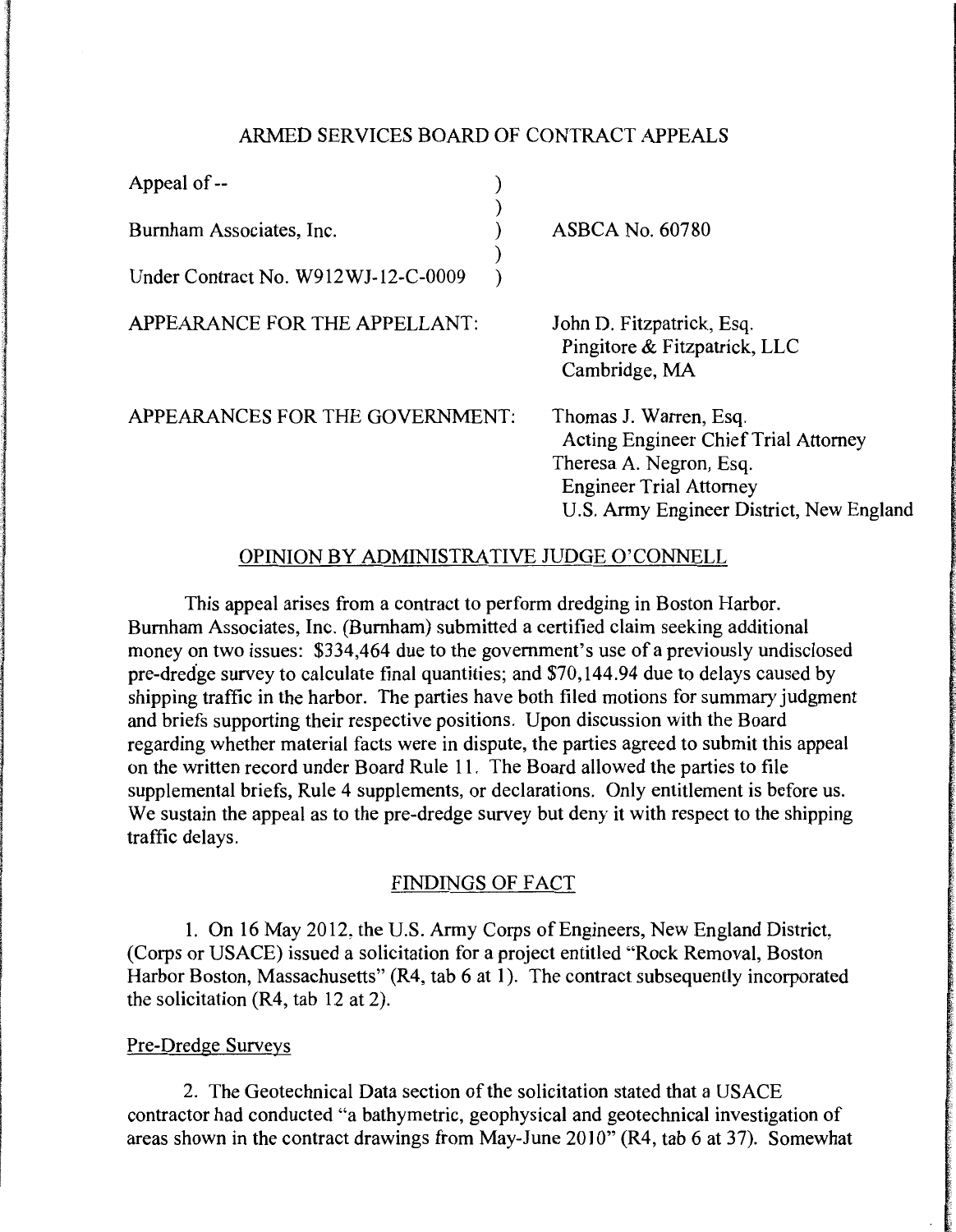confusingly, however, the drawings indicated that they were based upon a hydrographic survey conducted in March 2011 *(id. at 170-71)*.

3. The Summary of Work section stated that seven areas of rock had been identified "during the recent subsurface investigations of Boston Harbor" and that there were about 525 cubic yards of material to be removed (R4, tab 6 at 43).

4. The Measurement and Payment section of the solicitation provided that USACE would pay contract line item number (CLIN) 0002 (dredging and disposal of rock) "by computing the volume between the bottom surface shown by soundings of the last pre-dredge survey made before dredging begins and the bottom surface shown by the soundings of a post-dredge survey made as soon as practicable after the removal of the material" (R4, tab 6 at 50). The solicitation provided that the contractor would not be paid for material dredged outside the defined areas *(id.* at 152); it refers to the material eligible for payment as the "payable quantity" *(id.* at 127).

5. Depths in areas that have been dredged can change over time due to currents, ship traffic stirring up the bottom, large tide fluctuations, and/or weather (R4, tab 38,  $\sqrt{2}$ ) (supp. Preston decl.)). As a result, the Corps generally conducts a pre-dredge survey within six months of the start of dredging *(id.* 12). Consistent with this practice, the solicitation stated that another pre-dredge survey "may be performed by the Government prior to the start of Contractor dredging operations at the dredging sites" (R4, tab 6 at 43-44). However, the Corps opted not to conduct a pre-award/pre-dredging commencement survey (R4, tabs 9-10).

6. While the bidders only knew about the March 2011 and earlier surveys, the Corps had, in fact, conducted a survey within the six-month pre-dredge window when it issued the solicitation, namely, a hydrographic survey of the harbor conducted on 12, 14 and 15 March 2012 (R4, tabs 4, 30). The Corps conducted this survey in response to a request from the Massachusetts Port Authority (Massport), which was aware of the incomplete rock removal in the federally-maintained portion of the harbor channel and was concerned that it might affect a tall ships/War of 1812 bicentennial event planned that summer. Because the Corps conducted this survey in response to the request by Massport, it did not at that time calculate volumes of material that could be dredged. (R4, tabs 3-5, 35 (Preston decl.)  $\parallel$  5, supp. Preston decl.  $\parallel$  13)

7. According to a declaration submitted by Jeffrey W. Preston, a Corps official who at the time was engineering technical/crew chief, after the Corps performed the March 2012 survey, a team of Corps employees "edited the data over the next month and a half" (Preston decl.  $\llbracket 3 \rrbracket$ ). The Corps had used new equipment on this latest survey so Mr. Preston decided to perform what he referred to in his initial declaration as a "cross check" with the results of the March 2011 survey by examining the highest pinnacle of the rock outcrops. He found the results of the two surveys to be similar. *(Id.)* In his supplemental declaration, Mr. Preston clarified that his comparison of the two surveys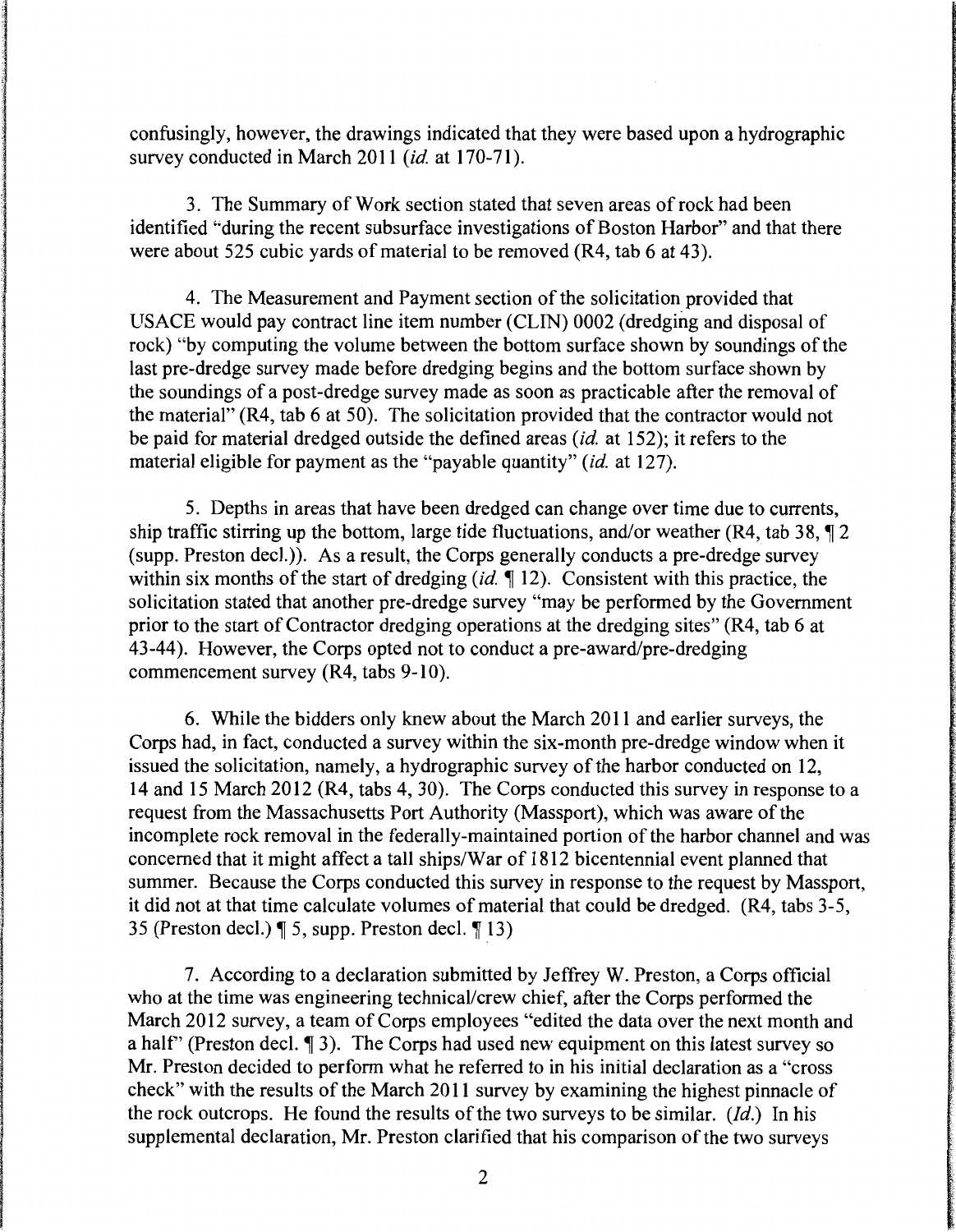was a "quick map check" that "is in no way a reflection on the quantity of volume available since it is only checking the individual peaks ... on the harbor bottom" (supp. Preston decl.  $\P$  14).

8. While the record is clear up to this point, the question of "what did the Corps know and when did it know it?" becomes less clear as we draw closer to the 16 July 2012 award date of the contract. In a motion for summary judgment filed in May 2017, the government stated that in June 2012 it used the March 2012 survey as the pre-dredge survey to calculate that there were only about 430 cubic yards of payable quantity (gov't MSJ br. at 4,  $\P$  17 (citing R4, tabs 9-10), at 8,  $\P$  31 (citing R4, tab 20)). None of the documents cited by the Corps, however, actually show that it performed this calculation in June 2012.

9. In the government's most recent brief (Rule 11 brief), the government now states that it did not perform the revised calculation of payable quantity until 8 August 2012 (that is, 23 days *after* contract award) (gov't Rl 1 br. at 10 (citing R4, tabs 30, 38)). In support of this revised assertion, the Corps cites testimony from Mr. Preston who relies on Rule 4, tab 30 (supp. Preston decl.  $\llbracket 23 \rrbracket$ ). However, tab 30 is a summary table that does not specify the date on which the Corps calculated the reduced quantity estimate.

10. According to Mr. Preston, surveys are conducted with modern depth sensors (called multibeam sonar) which enable the surveyor to obtain raw depths, which are recorded. For this data to become useful, erroneous depths caused by fish or bubbles from a boat engine must be removed. The edited data can be broken down by laying a grid over the work area, which for the 2011 survey was an area of one foot by one foot. The Corps normally saves two types of electronic files as a result of this process: one provides the minimum depth in each grid square, while the other provides the average depth. (Supp. Preston decl.  $\P\P$ 4-9)

11. To calculate volumes of material to be dredged, the Corps uses software called MicroStation to create a template representing the desired dredge depth. In the case of the March 2011 survey, it then compared the l' x 1' minimum depth grid squares to the template. The software determines how many cubic yards of material must be dredged to bring the area down to the desired depth. (Supp. Preston decl.  $\P$  $[10-11)$ )

12. Although it is not entirely clear, we find with respect to the 2012 survey that the Corps performed the survey, edited the survey data and created the minimum depth grid squares in the March-April 2012 time period and that it calculated the estimated volume of material to be dredged on 8 August 2012 *(compare Preston decl.* 13 ("After the survey was completed and data was collected, my team edited the data over the next month and a half") *with* supp. Preston decl. *[13]* ("No volumes were calculated immediately after the survey"),  $\P$  23 ("On August 8, 2012, available volume for the 2012 government pre-dredge survey was calculated by the Corps.")). Thus, although Mr. Preston's declaration contradicts the Corps' earlier position that it performed the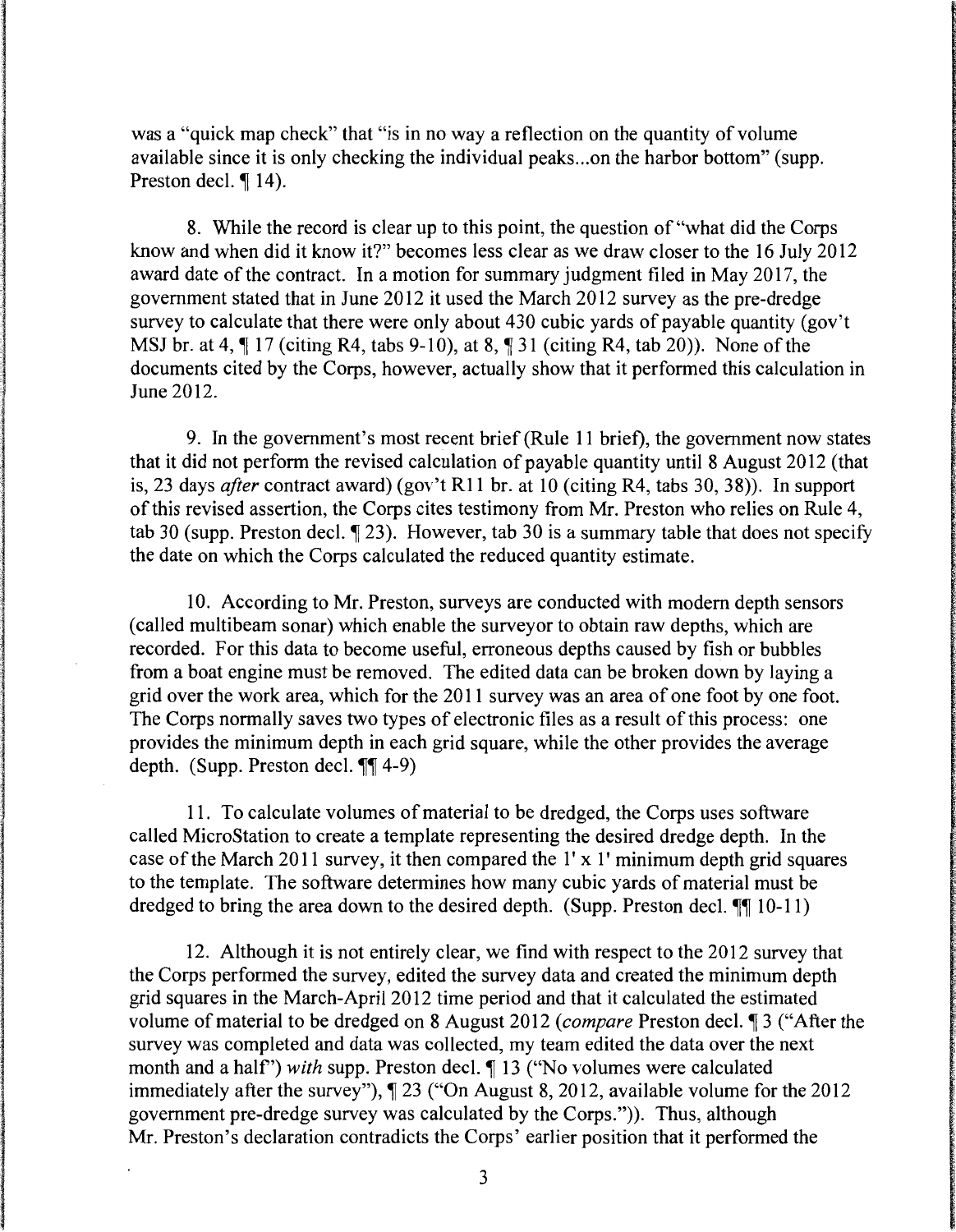calculations in June 2012 and is not supported by any contemporaneous evidence, this is the only evidence we have. We accept his sworn testimony that the Corps calculated the quantities on 8 August 2012.

13. The Corps did not disclose in the solicitation that it had performed an additional survey in March 2012 from which it had collected minimum depths that could be used to calculate payable quantity. Burnham and/or its subcontractors were capable of calculating volumes of material using the survey data. (Burnham decl.  $\sqrt{3}$ ; R4, tab 37)

14. Burnham submitted the low bid on 28 June 2012. The parties thereafter entered into a contract with an award date of 16 July 2012. (R4, tab 12 at 2, tab 11)

15. The contract incorporated various Federal Acquisition Regulation (FAR) clauses, including FAR 52.211-18, v ARIA TION IN ESTIMATED QUANTITY (APR 1984) (R4, tab 12 at 5) which provided in part as follows:

> If the quantity of a unit-priced item in this contract is an estimated quantity and the actual quantity of the unit-priced item varies more than 15 percent above or below the estimated quantity, an equitable adjustment in the contract price shall be made upon demand of either party. The equitable adjustment shall be based upon any increase or decrease in costs due solely to the variation above 115 percent or below 85 percent of the estimated quantity.

In addition, the contract contained EFARS 52.211-5001, VARIATIONS IN ESTIMATED QUANTITIES-SUBDIVIDED ITEMS (MAR 1995) *(id.* at 17).

16. Burnham performed the contract work from August to October 2012 (R4, tab 24). The Corps conducted a post-dredge survey on 4 and 11 October 2012 (R4, tab 30).

17. The post-dredge survey showed that 15.9 cubic yards of payable material remained at the site. If the Corps had used its March 2011 estimate, as adjusted down slightly to 522 cubic yards of material, Burnham would have been entitled to payment for 506.1 cubic yards. However, the Corps used the March 2012 survey showing 429.9 cubic yards to calculate that Burnham was entitled to payment for 414 cubic yards. (R4, tab 30; 2nd supp. Burnham decl.  $\P\P$  6-7)

18. Dredging contracts often require removal of tens of thousands of cubic yards of material, and sometimes millions (2nd supp. Burnham decl.  $\sqrt{9}$  6; R4, tab 14 at 12). Because this project contained a small amount of payable material but was labor intensive (requiring Burnham, among other things, to reduce the rock to rubble with high explosives), Burnham bid the project at \$3,375/cubic yard (CY) for the first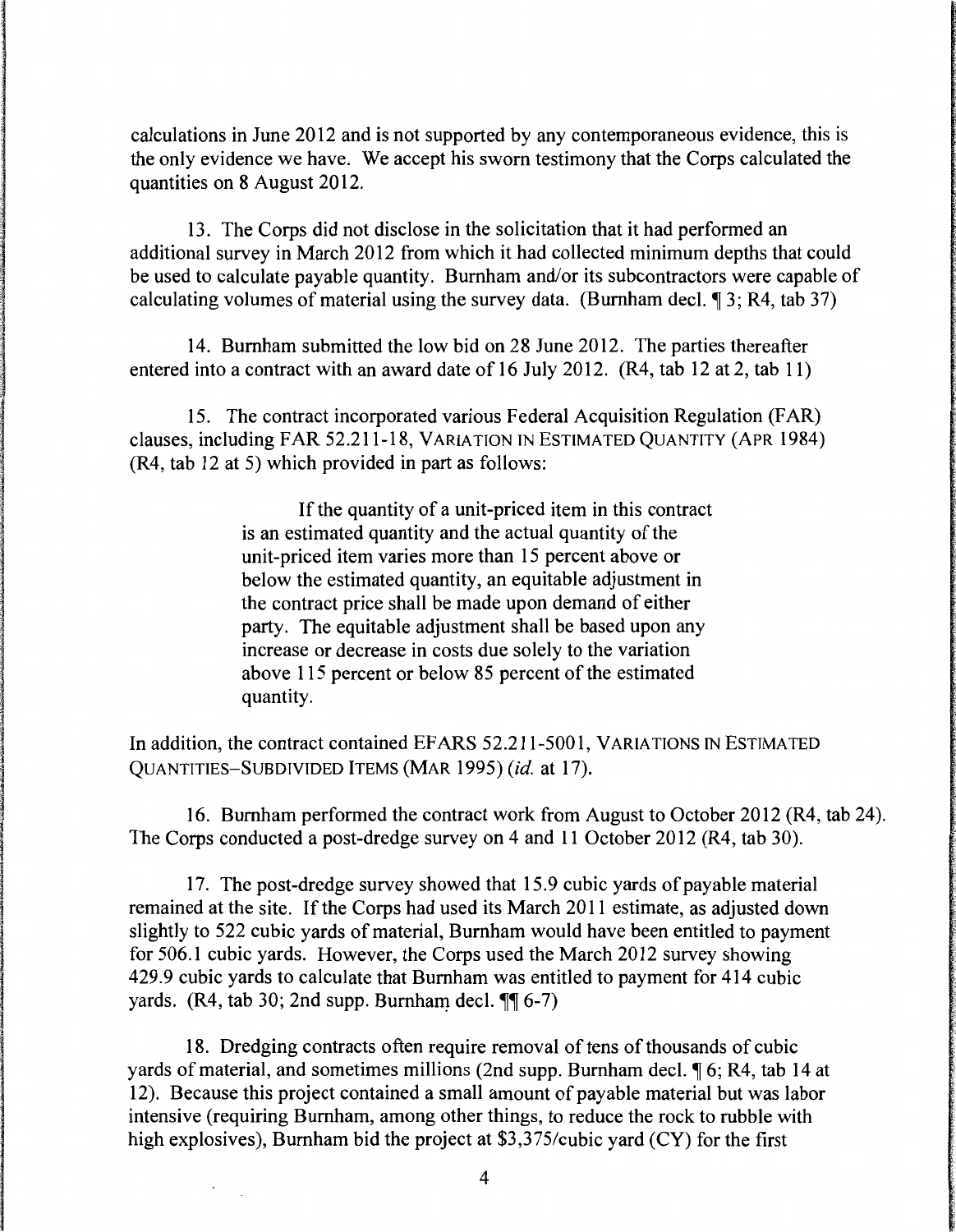150 CY of payable quantity (CLIN 0002AA) and \$3,000/CY for material over 150 CY (CLIN 0002AB) (2nd supp. Burnham decl.  $\P\P$  5-6; R4, tab 13 at 4). While Burnham ultimately had to remove more than 1,500 cubic yards of material, mostly submerged rock, to complete the contract, this pricing structure left it vulnerable to a significant reduction in the quantity of payable material (2nd supp. Burnham decl.  $\lceil \phi \rceil$  6).

19. Burnham submitted a certified claim dated 25 November 2014 to the contracting officer (R4, tab 32). Burnham contended, among other things, that the Corps had misrepresented the payable quantity (id. at 1).

20. The contracting officer issued a final decision denying the claim on 9 June 2016 (R4, tab 2). She contended that the differences between the 2011 and 2012 surveys "were likely due to differing amounts in soft material present in the areas where work was to be conducted" because the "volume of rock would not have changed" *(id.* at 12).

21. Despite this statement in the contracting officer's final decision, the contract drawings provided that "for payment purposes it is assumed all material removed within limits of dredging is rock" (R4, tab 6 at 172-75 n.1). Burnham's experience confirmed this. It found little to no other material such as sand or silt in the dredging area (supp. Burnham decl.  $\sqrt{ }$  5; 2nd supp. Burnham decl.  $\sqrt{ }$  6; *see also* supp. Preston decl.  $\sqrt{ }$  6 (an earlier contractor stated that it could not dig in the dredging areas because they were "hard rock or ledge")).

### Shipping Traffic

22. The solicitation/contract contained the following clause warning bidders that there are other boats in Boston Harbor that would need some accommodation:

1.3 PROJECT/SITE CONDITIONS

1.3 .1 Physical Data

 $\cdots$ 

e. Channel Traffic: Boston Harbor and the adjacent areas to be dredged are mainly used by deep draft commercial vessels, fishing vessels, and numerous small recreation and commercial craft, which may cause some interference with contract operations. Certain restrictions on vessel movement are in place when liquid natural gas (LNG) tankers traverse the harbor. The Contractor will be required to conduct the work in such a manner as to obstruct navigation as little as possible, and in the event the Contractor's plant so obstructs the channel as to make 5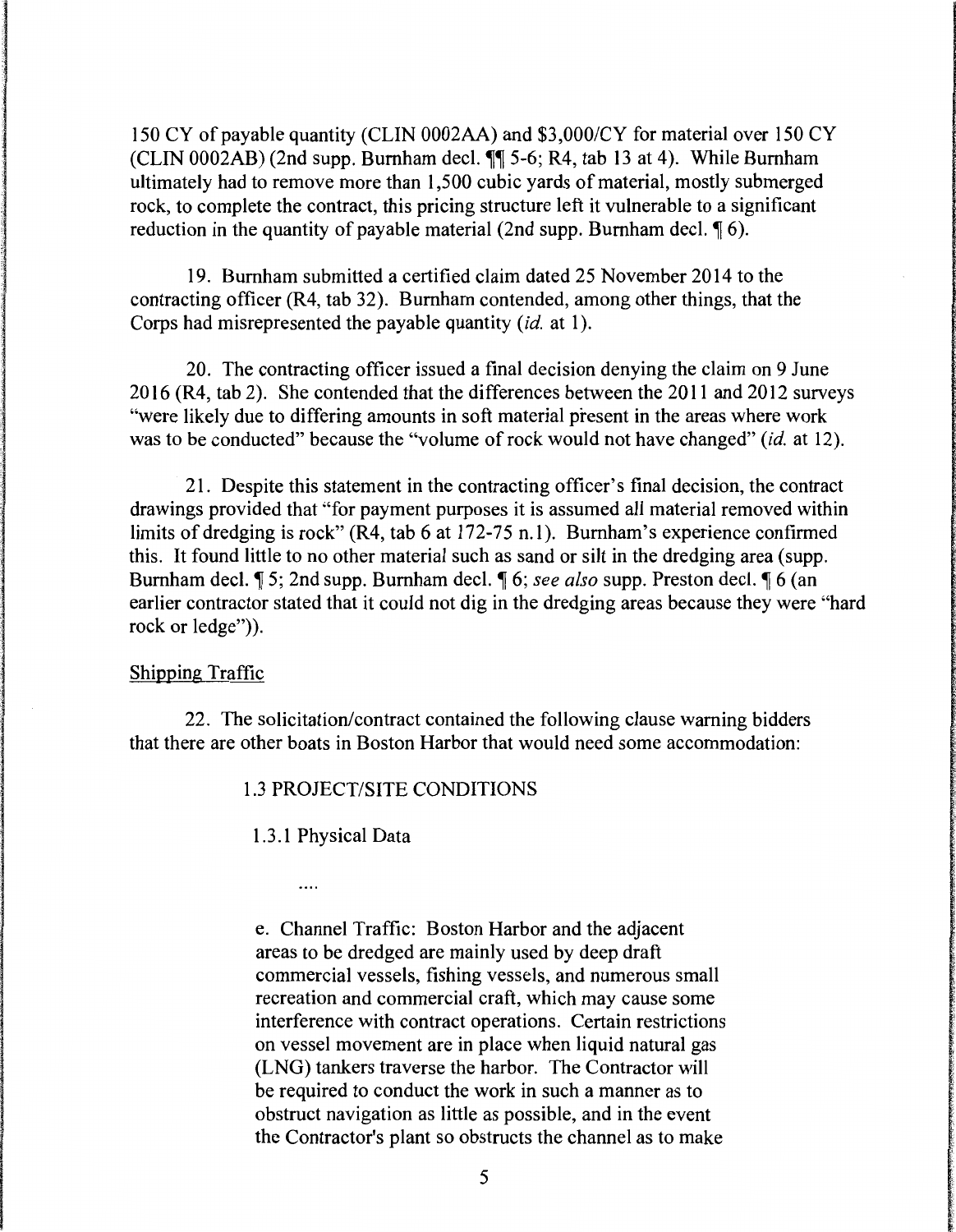difficult or endanger the passage of any vessels, the plant shall be promptly moved on the approach of any vessel to such an extent as may be necessary to afford a practicable passage. Moving of dredging plant may also be based on the determination of the docking pilot if vessel traffic requires it.

#### (R4, tab 6 at 43-44)

23. In Burnham's 25 November 2014 certified claim, it sought \$79,233.35 for an alleged interference in its work by commercial ships and pleasure craft. It later lowered this amount to \$70,144.95. (R4, tab 36 at 3) While Burnham appears to complain generally about disruptions to its work throughout the contract term caused by these commercial ships and pleasure craft, as well as restrictions imposed by the Coast Guard, we will confine our discussion to the days for which Burnham seeks damages (see R4, tab 32 at 15, tab 36 at 3).

24. Burnham contends it suffered one-half day of delay on each of the following dates (R4, tab 36 at 3). On 23 August 2012, Burnham's daily report states that it waited from 7:30 a.m. to 1:00 p.m. for commercial ship traffic to clear out of the work area. On the following day, it was unable to work after 11 :45 a.m. due to commercial shipping (R4, tab 24 at 9, 11). On 25 and 30 August 2012, Burnham's daily reports states that there are "[o]ngoing issues with pleasure craft approaching dredge at high speeds and causing wakes" *(id.* at 13, 22). On 7 September 2012, Burnham's daily report does not identify any delays caused by other boats; instead, it states that Burnham canceled a blast due to trouble with its own electronics *(id.* at 32).

25. From 1-3 September 2012, Burnham contends that it was unable to work due to increased pleasure boat traffic in the harbor<sup>1</sup> (R4, tab 24 at 25-27). But Burnham's pre-construction schedule shows that it did not plan to work on 2 and 3 September - the Sunday and Monday of Labor Day weekend (R4, tab 17 at 5).

26. Burnham contends that its work was often impacted by curious recreational boaters who sped close to its barge, creating a wake that rocked the barge (app. br. at 7). Mr. Burnham testified that the harbor was "often bedlam on Sundays" because of these boats (supp. Burnham decl.  $\P$  8).

27. Burnham's daily reports for 14-16 and 20 September 2012 state that it did not perform any work on those dates "due to ship traffic," with the 16 September report also mentioning work restrictions (R4, tab 24 at 44-46, 50).

<sup>&</sup>lt;sup>1</sup> Burnham eliminated its damage claim for these three dates in its revised submission to the contracting officer (R4, tab 36 at 3) but they reappear in its briefing to the Board.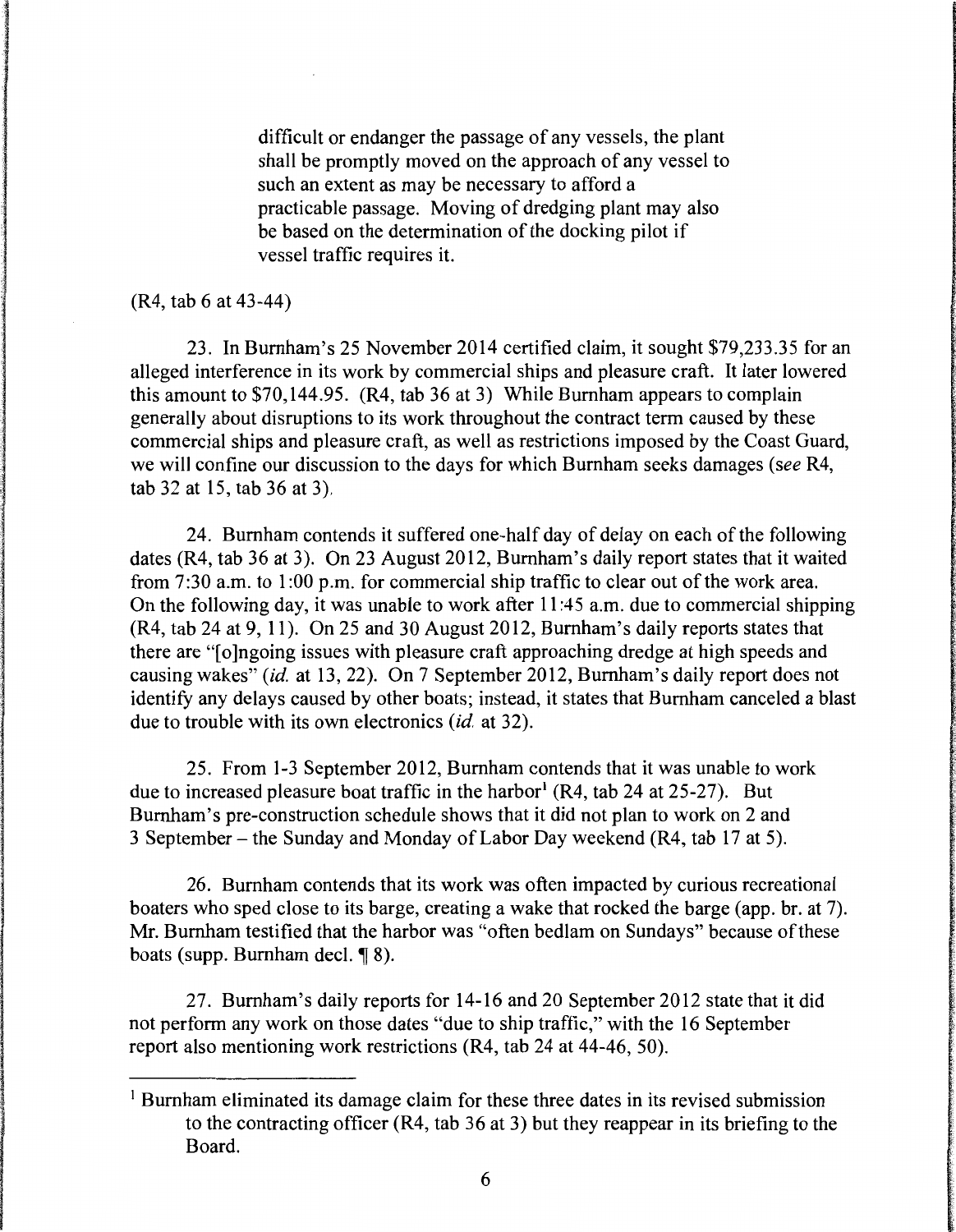28. Burnham has provided some evidence with respect to the level of commercial shipping in the harbor. Citing an email from Andy Hammond, Executive Director of the Boston Harbor Pilot Association dated 22 August 2012, Burnham identifies three commercial ships that were scheduled to be in the harbor on 23 August and seven on 24 August *(see* R4, tab 32-41 ). It also cites one of its own emails on 23 August to state that the *US.S. Constitution* was scheduled to be in the harbor on 24 August (R4, tab 32-42). An email from Mr. Hammond identifies five ships scheduled to be in the harbor on 30 August (R4, tab 32-47).

29. Burnham has also submitted a 5 September 2012 email from a Massport official that attached the cruise ship schedule for the period 31 August to 1 November 2012 (R4, tab 32-49). For the dates on which Burnham has claimed it suffered a delay, the email reflects one cruise ship scheduled to be in the harbor on 1, 7, 15, 16, and 20 September, and two cruise ships on 14 September 2012 *(id.* at 3 ).

30. Neither party has provided us with any evidence that indicates how the level of recreational boaters, commercial shipping, cruise ship traffic or Coast Guard restrictions compares to historic levels in the harbor (although the Corps refers us to the Massport website, which states that the Conley Terminal, the full service container terminal, handles about 1.5 million metric tons of cargo per year). Accordingly, we find that Burnham has not proven that traffic in the harbor was above average while it performed its contract work, nor has it proved that the Coast Guard caused any quantifiable delay.

### DECISION

### *Dredging Survey*

In Burnham's certified claim, it sought to reform the contract by repricing CLIN 0002 based on the quantities from the March 2012 survey. Thus, its price for CLIN 0002AA would increase from \$3,375 to \$4,135 and CLIN 0002AB would increase from \$3,000 to \$3,676. Using these numbers, Burnham would be entitled to an equitable adjustment of  $$334,464$ .<sup>2</sup> (R4, tab 32 at 14) However, in its briefing to the Board, Burnham states that it seeks to either reprice CLIN 0002 based on the March 2012 survey, or to be paid for 506 cubic yards at its bid prices (app. R11 br. at 3; 2nd supp. Burnham decl. ¶ 7).

The government is not required to be clairvoyant when it issues an estimate for bidding purposes, but a contractor can recover if it shows that the estimate was

<sup>2</sup> \$4,135 x 150 cy = \$620,250

 $$620,250 + $970,464 = $1,590,714$ 

 $$1,590,714 - $1,256,250$  (the amount already paid) = \$334,464

 $$3,676 \times 264$  cy = \$970,464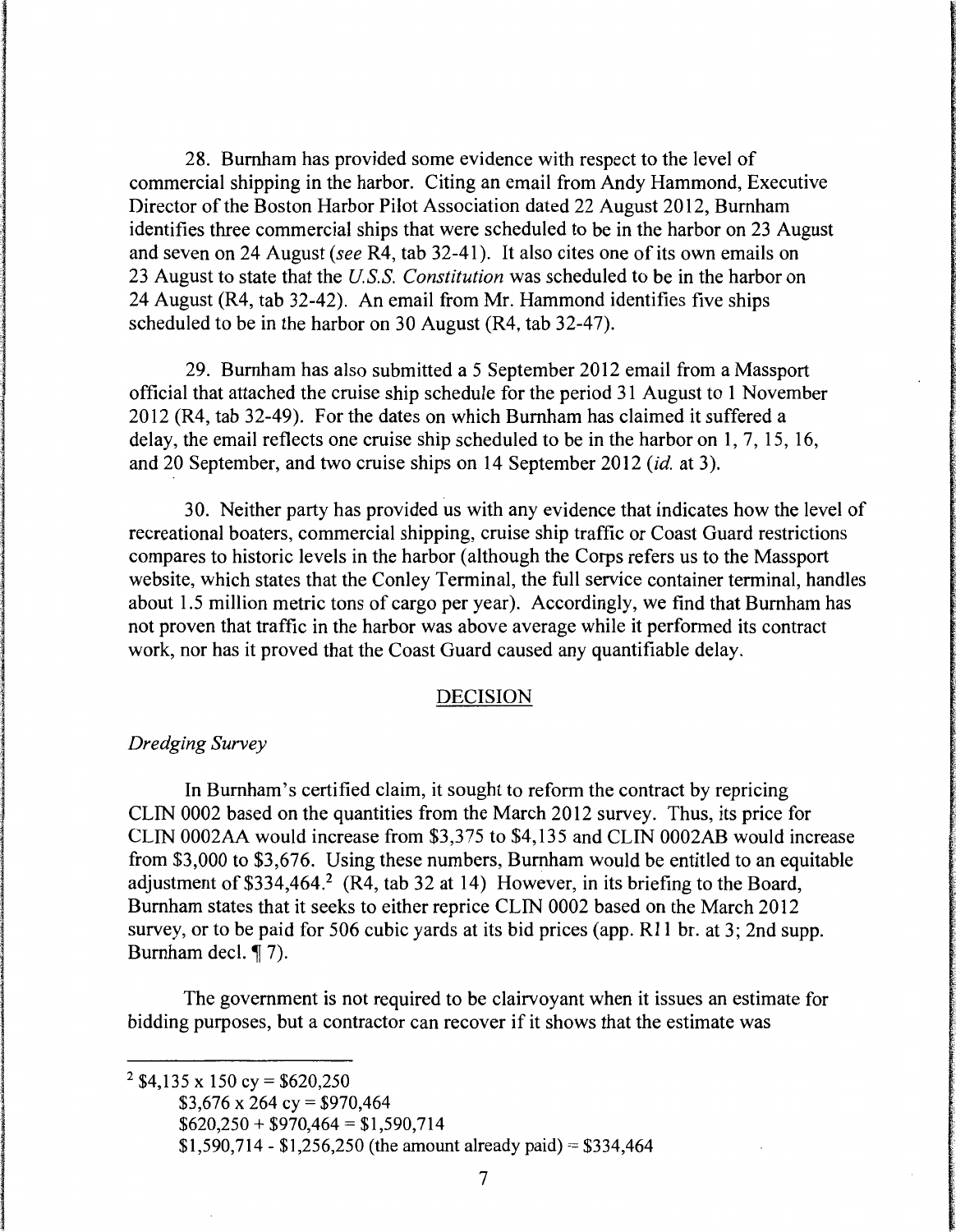inadequately or negligently prepared, not in good faith, or grossly or unreasonably inadequate at the time the estimate was made. *Clearwater Forest Industries, Inc.* v. *United States,* 650 F.2d 386, 395 (Ct. Cl. 1981). Thus, to the extent that a government estimate is inadequately or negligently prepared, its inclusion without correction in a solicitation or contract constitutes a misrepresentation that, whether deliberate or not, amounts to a breach of contract. *Rumsfeld* v. *Applied Cos., Inc.,* 325 F.3d 1328, 1335 (Fed. Cir. 2003) (citing *Womackv. United States,* 389 F.2d 793, 800 (Ct. Cl. 1968)). Even if the government's estimate is not drastically inaccurate, if it was prepared negligently or in bad faith the government is liable for breach. *American Gen 'l Trading & Contracting, WLL, ASBCA No.* 56758, 12-1 BCA ¶ 34,905 at 171,365.

In *Womack,* the Court of Claims observed that an inadvertent misrepresentation stemming from negligence is fully as damaging as a deliberate one to the party who relies upon it. *Womack,* 389 F.2d at 800. A bidder is entitled to rely on an estimate as representing honest and informed conclusions. *Id.* (citing *Lynch Motors, Inc.* v. *United States,* 292 F.2d 907, 909-10 (Ct. Cl. 1961)). The inclusion of a variance in quantity provision in the contract does not dilute the standard to which the government is held. Such clauses afford flexibility to accommodate actual deviations that are not reasonably predictable at the time the estimate is made and during the time that it remains subject to reliance by the bidder, embracing variations that are attributable to facts that are not among those reasonably available to the estimator. The variance in quantity clause does not excuse the estimator from using and disclosing relevant information that is reasonably available to him, nor does it require the contractor to bear the first 15% of the burden of the government's negligence. *Id.* at 801.

Based on the government's position in its May 2017 summary judgment brief that it calculated the 430 cubic yards estimate in June 2012, the month prior to contract award — we would have no problem in concluding that the Corps was negligent in failing to provide the revised estimate to Burnham. The government's defense in that earlier brief seemed to focus on the fact that it did not have the lowered estimate when it issued the solicitation in May 2012 (gov't MSJ br. at 15). However, this would not have absolved the government of liability. The Court of Appeals for the Federal Circuit has held that if the government obtains new information between the time of solicitation and award it will be held liable for a misrepresentation if it does not disclose that information to the contractor. *Applied Cos.,* 325 F.3d at 1330-31, 1335.

The revised facts conveyed through the government's Rule 11 brief and the supplemental Preston declaration present a closer call because the government had not yet calculated the lowered quantity estimate at the time of award. But after carefully considering the facts and the legal test articulated in *Womack,* we hold that the government is liable for a misrepresentation. Under *Womack,* the government is required to base its estimate on all relevant information that is reasonably available to it. *Womack,*  3 89 F .2d at 801. The government failed to do that because it did not base its estimate on the most current survey from March 2012. Using a survey that was more than a year old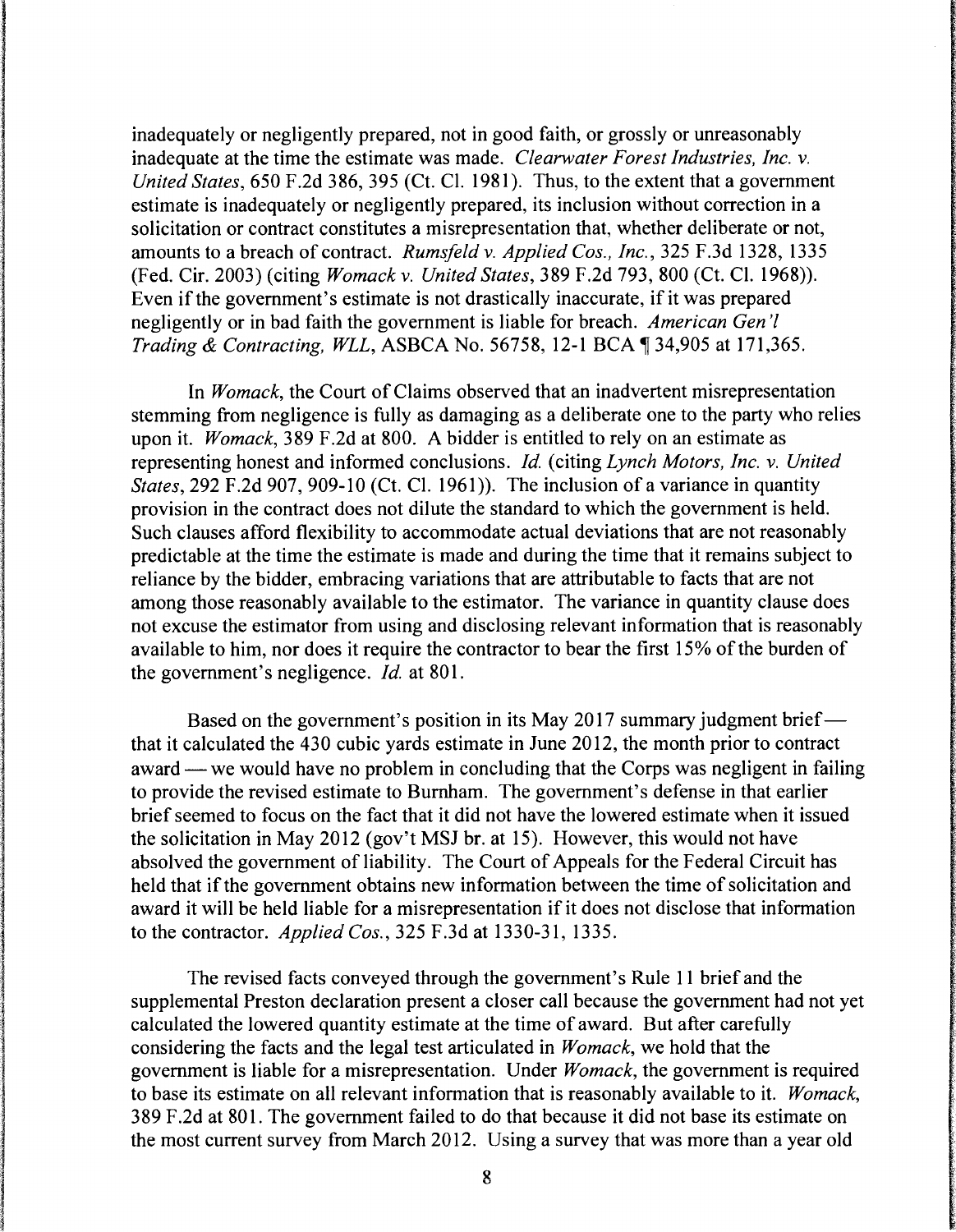rather than the March 2012 survey was also inconsistent with the Corps' practice of performing a pre-dredge survey within six months of the start of dredging (finding 5). While Mr. Preston performed a "quick map check" on the March 2012 survey, his motivation was to check the accuracy of the new equipment, not to verify the quantity estimate to be provided in the solicitation (finding 7).

We recognize that precedent provides that the government is not required to take extraordinary measures to ensure an accurate estimate. *Medart, Inc. v. Austin,* 967 F.2d 579 (Fed. Cir. 1992). In *Medart,* the Federal Circuit considered a claim on a contract to supply cabinets to federal agencies in locations around the world. *Id.* at 580. The solicitation included estimates based on the number of cabinets ordered in each of three delivery zones. *Id.* During the course of performance, the government's estimate proved to be much higher than the actual need and the contractor contended that it experienced devastating losses. *Id.* Citing *Womack,* the Federal Circuit rejected the contractor's argument that the agency should have polled end users because the military alone used the cabinets at hundreds of sites around the world and there was no central site to obtain accurate predictions of orders. The Court of Appeals held that the government used information that was reasonably available; it need not search for or create additional information. *Id.* at 582.

In *Womack* the Court of Claims reached a different conclusion in a case stemming from a contract for the preparation of plats and a historical index for each township in Utah. The work involved transposing information contained in a Control Document Index onto title and use plats. The specifications estimated that this index would consist of 65,000 index cards that were being created by another contractor, York Tabulating Service (York). As it turned out, the estimate was quite low and York created 105,000 cards, resulting in additional work. *Womack,* 389 F.2d at 795-96, 798. The Court of Claims entered judgment for the contractor, holding that there was additional relevant information that was "reasonably available" to the agency in making its estimate. *Id.* at 799. First, the court held that the agency could have analyzed its own indexes of film rolls containing microfilm of millions of title and usage source documents, to determine a minimum number of index cards for Utah. *Id.* at 799. Second, at a time shortly before contract award when York had created only about 64,000 index cards and reported that it was almost finished, the court held that the agency could have examined York's production records and asked York more probing questions as to the number of index cards yet to be produced. *Id.* at 800.

We hold that the facts in this appeal are more similar to *Womack* than *Medart.*  As we have found, by the time the Corps issued the solicitation it had already done the vast majority of work required to estimate payable quantities using the 2012 survey. Mr. Preston and his team spent 3 days in Boston Harbor in March 2012 performing the survey; they then spent the next 1.5 months analyzing the data (findings 6-7). The only task remaining at the time of solicitation was to run the product of this effort through the MicroStation software program (finding 11). While this took an additional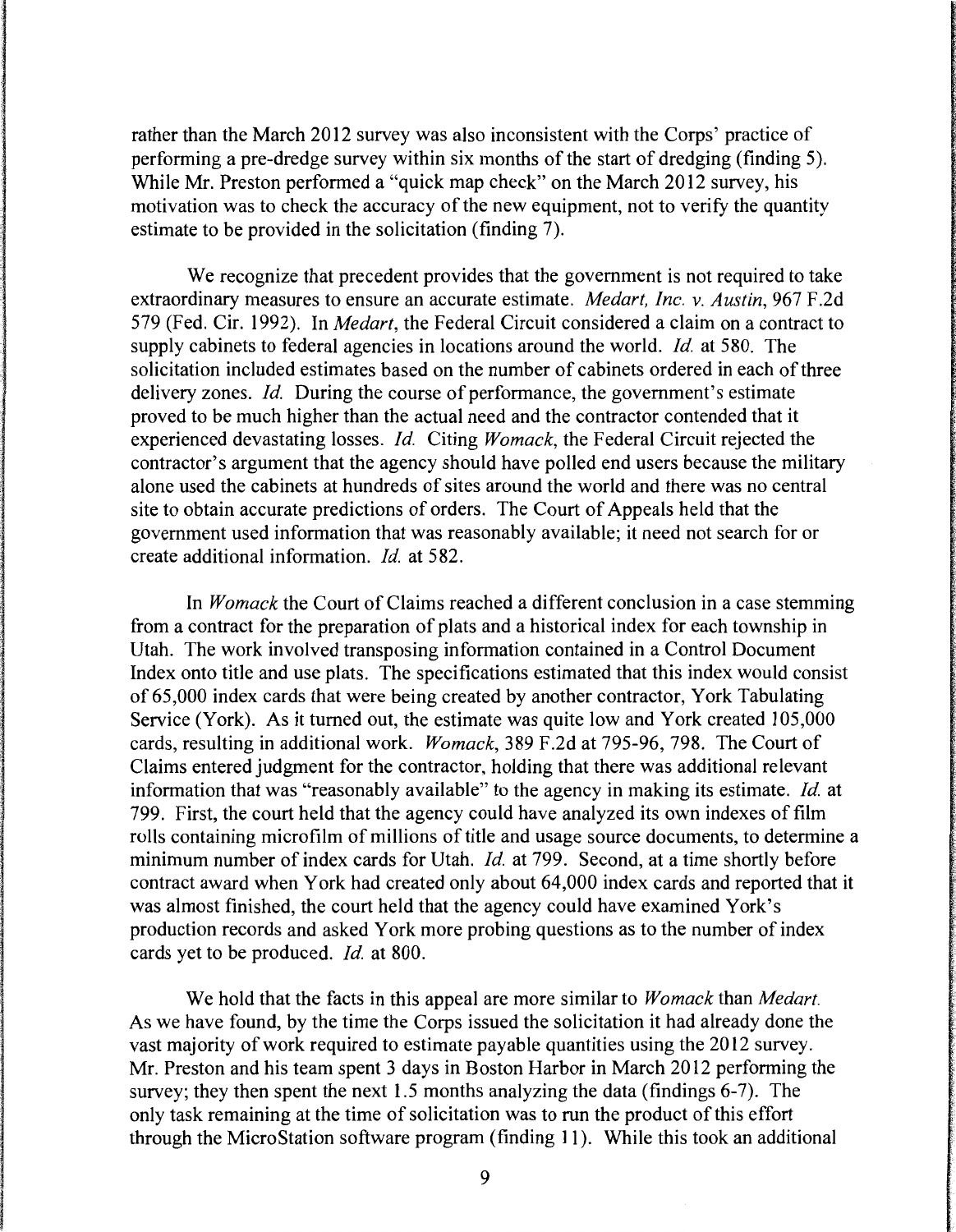day of work, we find it to be within a reasonable level of effort because it was far easier than the review and analysis of agency and contractor records (using 1950s technology) that the Court of Claims found to have been warranted in *Womack* and is not in any way comparable to the worldwide polling effort that the Federal Circuit rejected in *Medart.* 

At the time of the solicitation the Corps knew that volumes of dredged materials can change over time. For this reason, the Corps generally completes a survey within six months of the start of dredging (finding 5). Despite this, and despite having performed almost all of the work required to produce an estimate using the March 2012 survey, the Corps decided to use a survey that was more than a year old as the basis for the estimate in the solicitation. The Corps also neglected to inform bidders of the existence of the 2012 survey, which prevented them from performing their own analysis. The Variation in Quantity clause is only intended to protect the government against variations in quantity that are not reasonably predictable at the time of the estimate. *Womack,* 389 F .2d at 801. Because a variation in the payable quantity was entirely predictable, and because the variation in the quantity clause may not properly be used to excuse the estimator from using and disclosing relevant information that is reasonably available to him *(id.)*, we hold that, Burnham has established liability and that its damages are not capped by the variation in estimated quantity clause.

### *Shipping Traffic*

We reject Burnham's shipping traffic claim because it has not proven that boat traffic was above normal or beyond that identified in the contract. As to the former point, Burnham has not produced any evidence that shows how commercial shipping in the harbor during contract work compared with historical use. With respect to the limited information Burnham has provided during the contract term, the three commercial ships that Burnham identified on 23 August 2012, for example, do not strike us as clearly beyond what could have been reasonably expected. Nor are we particularly surprised that there was heavy recreational boat traffic on Labor Day weekend, or on other days in the late summer/early fall. Burnham largely appears to be complaining about delays caused by third parties (that is, the commercial ships and recreational craft) but precedent does not allow a contractor to recover from the government for delays caused by third parties. *See Contrack International, Inc.,*  ASBCA No. 59917, 16-1 BCA | 36,532 at 177,954-55.

The Channel Traffic clause in the contract specifically alerted Burnham to the risk of delays caused by other ships (finding 22). This clause specifically warned Burnham that: 1) deep draft commercial vessels, fishing vessels, and numerous small recreation and commercial craft may cause some interference with contract operations; 2) restrictions on vessel movement are in place when LNG tankers traverse the harbor; 3) Burnham would be required to conduct work in such a manner as to obstruct navigation as little as possible; and 4) in the event its plant obstructed the channel so as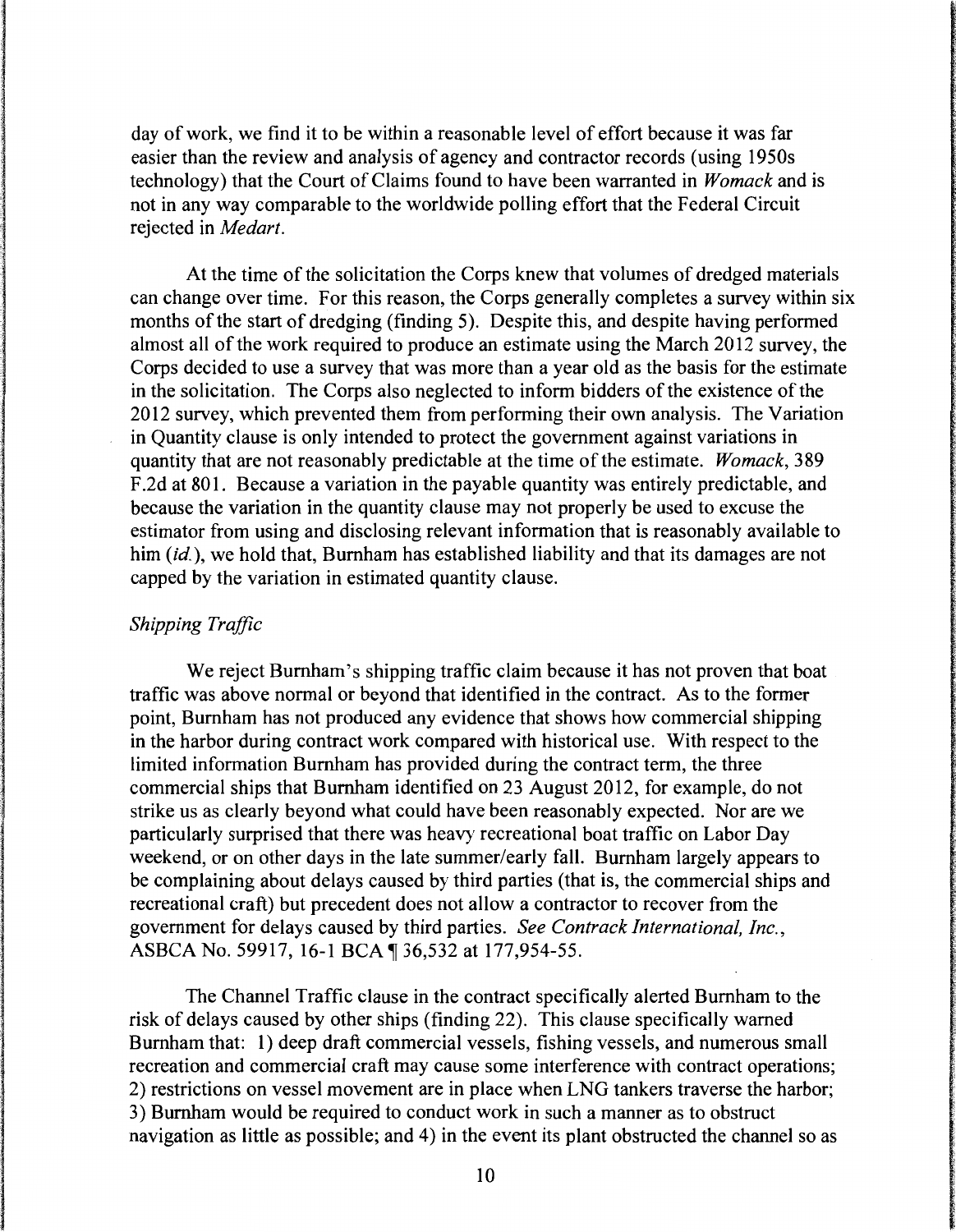to make it difficult or endanger the passage of any vessels, Burnham would be required to move its plant. Thus, the contract provided Burnham with ample warning of the challenges it would face. Put another way, Burnham has not identified any language in the contract in which the Corps warranted that Burnham would be free of insouciant recreational boaters speeding too close to its dredge or that its operations would take priority over routine commercial and cruise ship operations.

Burnham reads the Channel Traffic clause much differently, contending in its brief that the government warranted that the work site would be available except for times when LNG tankers were transiting the harbor (app. br. at 14). We disagree. While the clause does speak of restrictions on Burnham moving its vessel when LNG tankers are traversing the harbor, this does not in any way limit other warnings in the clause, namely, that multiple types of ships may interfere with Burnham's operations, that it would have to avoid obstructing navigation, and that it would be required to move its barge when it obstructed traffic. Burnham's reading would essentially read these provisions out of the contract, but we are required to read the contract in such a way as to give meaning to all of its terms. *Bell/Heery, J.V. v. United States*, 739 F.3d 1324, 1331 (Fed. Cir. 2014).

Burnham cites the Federal Circuit's opinion in *Olympus Corporation v. United States,* 98 F.3d 1314 (Fed. Cir. 1996), in support of a contention that government interference with work site access may constitute a breach of the government's duty to cooperate (app. br. at 14). Burnham's citation to *Olympus* is incomplete. The full sentence we believe it is referring to reads:

> While interference by the government with a contractor's access to the work site may constitute a breach of the government's duty to cooperate, the government is not responsible for third-party actions such as labor strikes that delay a contractor's performance, absent a specific contractual provision.

*Olympus,* 98 F.3d at 1318. The Federal Circuit held that the government was not liable to the contractor for delays caused by a strike to another contractor. *Id.* This is consistent with our holding above that the government is not responsible for third-party delays.

Accordingly, we deny Burnham's appeal with respect to shipping traffic delays.